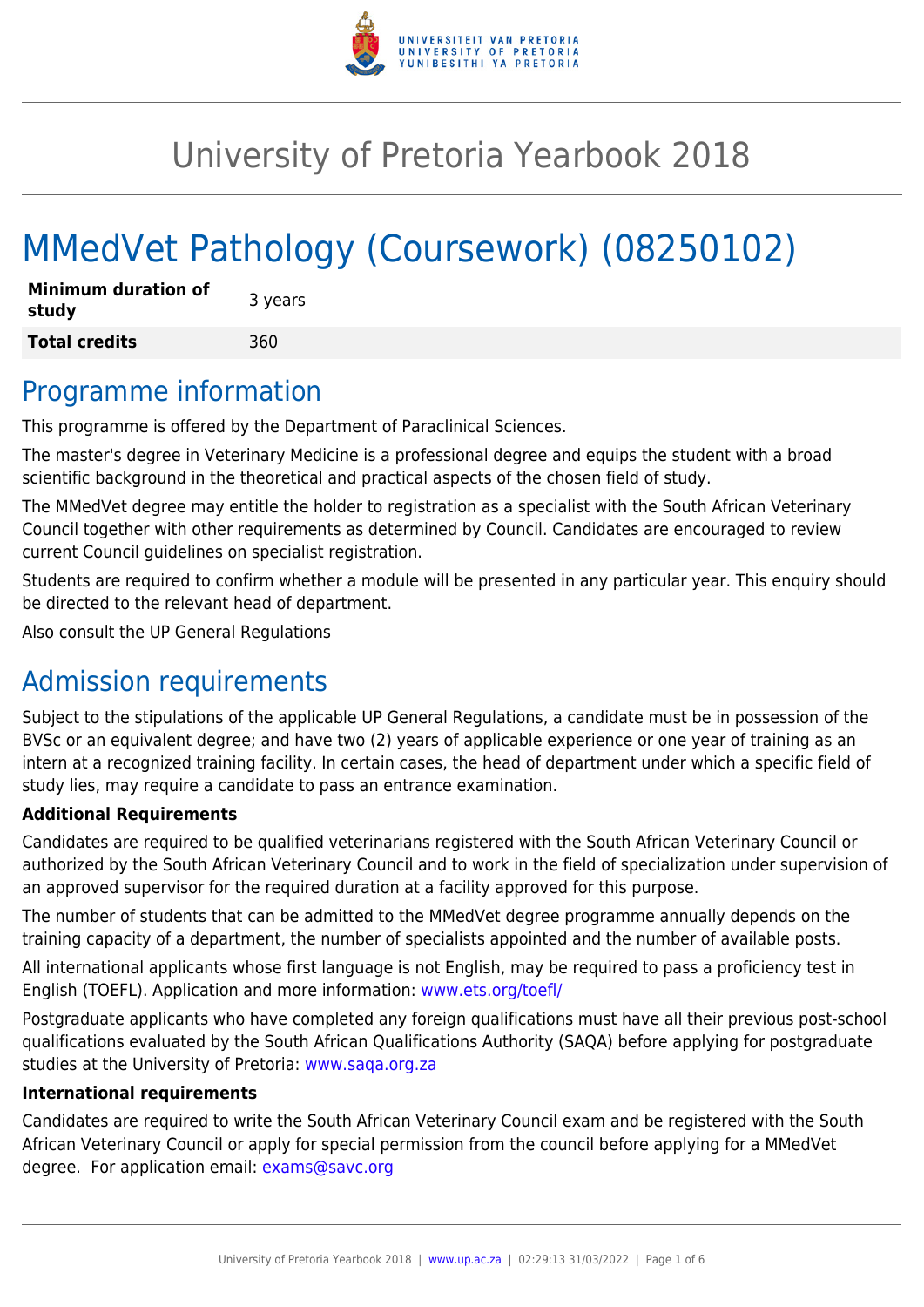

International students have to ensure they are aware of all aspects pertaining to them to study at the University of Pretoria which can be found at [www.up.ac.za/isd](http://www.up.ac.za/isd).

# Additional requirements

Candidates are required to be qualified veterinarians registered with the South African Veterinary Council or authorized by the South African Veterinary Council and to work in the field of specialization under supervision of an approved supervisor for the required duration at a facility approved for this purpose.

The number of students that can be admitted to the MMedVet degree programme annually depends on the training capacity of a department, the number of specialists appointed and the number of available posts.

## Examinations and pass requirements

Also consult the applicable General Regulations.

#### **Conferment of the degree**

The MMedVet is conferred by virtue of completion of a minimum of 90 weeks of clinical training, examination in specialist module, and a mini-dissertation

#### **Examinations**

The examination(s) in the specialist field of study may only be taken on completion of the minimum clinical training.

The nature and duration of the specialist module's examination(s), which will test fully the theoretical knowledge as well as the practical skills of the student, is determined by the head of department in which the chosen field of study is offered.

A minimum examination mark of 50% is required in each of the theoretical and practical and oral sections of the specialist module.

Students who intend applying for membership of a specialist college abroad later on, should bear in mind that many of these colleges require a minimum examination mark and a final mark of at least 60% for admission.

### Research information

#### **Mini-dissertation**

#### (Also consult the General Regulations)

A student must submit a mini-dissertation, which deals with the particular field of specialization. A mini-dissertation is based on a research project or related research projects (which need not be original), planned and written down by the student within the theme of the chosen specialization. (Assistance with statistical processing, applied specialised procedures, etc. is allowed, but must be acknowledged.) The student may use appropriate research done previously, to add to the writing of the mini-dissertation. Earlier, related publications by the student may be bound with the mini-dissertation, but may not substitute the complete text of the mini-dissertation. Publications that are submitted, must be rounded off by means of an extensive introduction, materials, and information concerning methods and a discussion of the results. The minidissertation will be evaluated by an external examiner, who may not necessarily attend the final examination. The average of the separate marks awarded by all the examiners, constitutes the final mark for the mini-

dissertation. The minimum pass mark is 50%. A student who has failed may be permitted by the Dean, on the recommendation of the head of department concerned, to submit an amended mini-dissertation for final adjudication.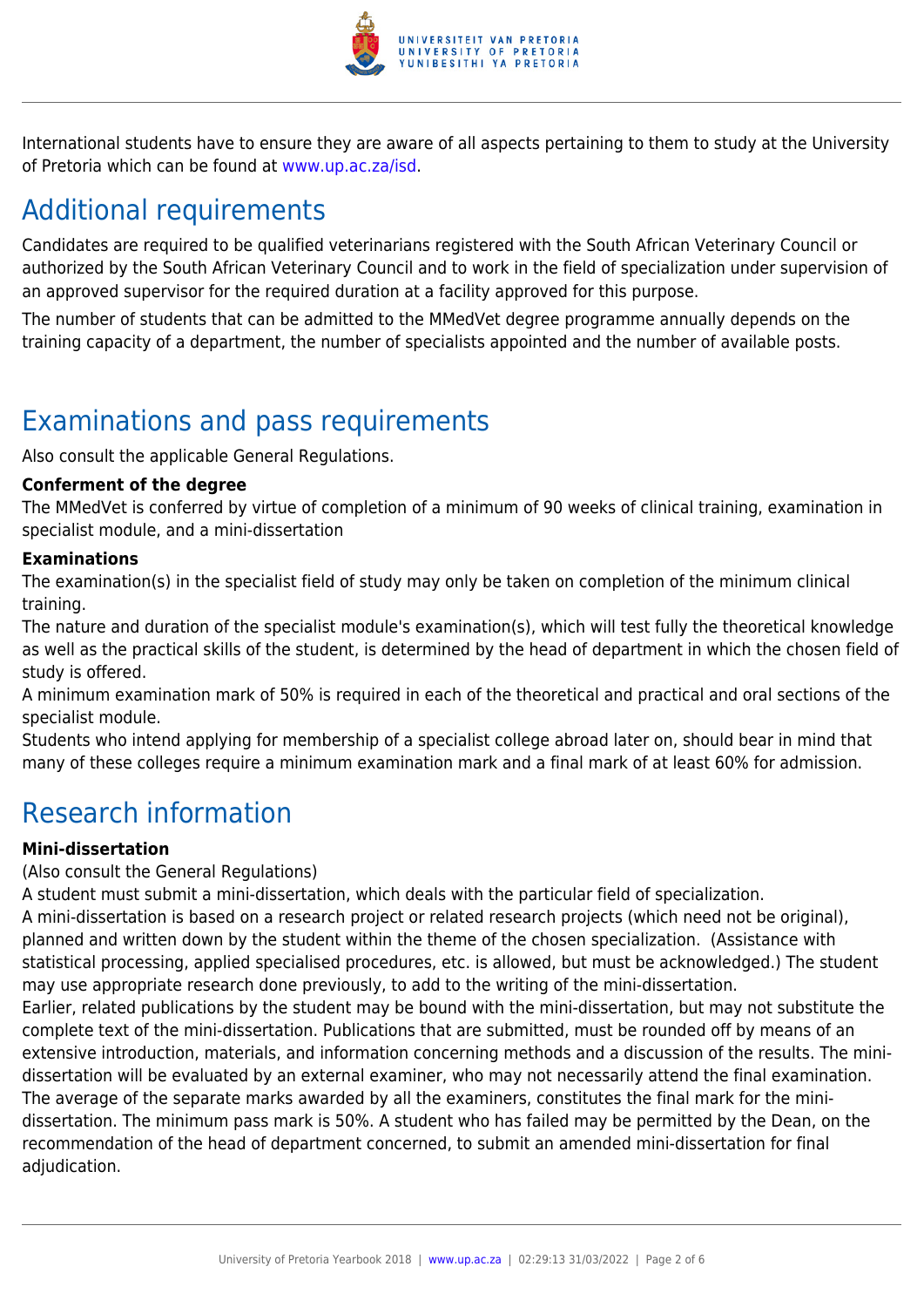

### Pass with distinction

In order to obtain the degree with distinction, a minimum final mark of 75% is required for the field of specialization and the mini-dissertation.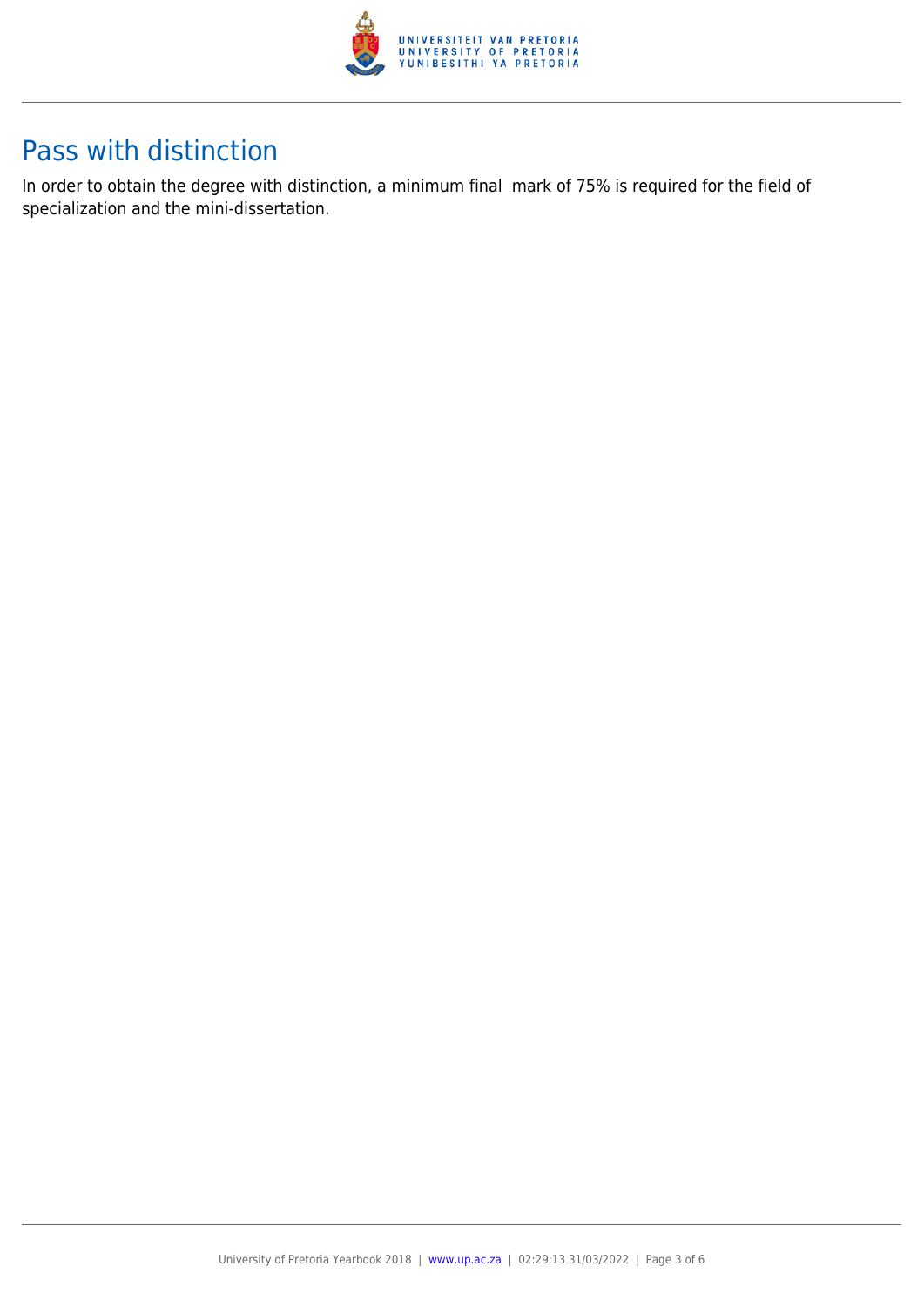

# Curriculum: Year 1

**Minimum credits: 1**

### **Fundamental modules**

### **Research methodology 813 (VRM 813)**

| <b>Module credits</b>         | 0.00                                |
|-------------------------------|-------------------------------------|
| <b>Language of tuition</b>    | Module is presented in English      |
| <b>Department</b>             | <b>Veterinary Tropical Diseases</b> |
| <b>Period of presentation</b> | Semester 1 and Semester 2           |

#### **Module content**

A web-based introductory module in research methodology that includes planning and undertaking a research project or clinical trial, collecting and analysing data, scientific writing, and enabling preparation and presenting of a research protocol.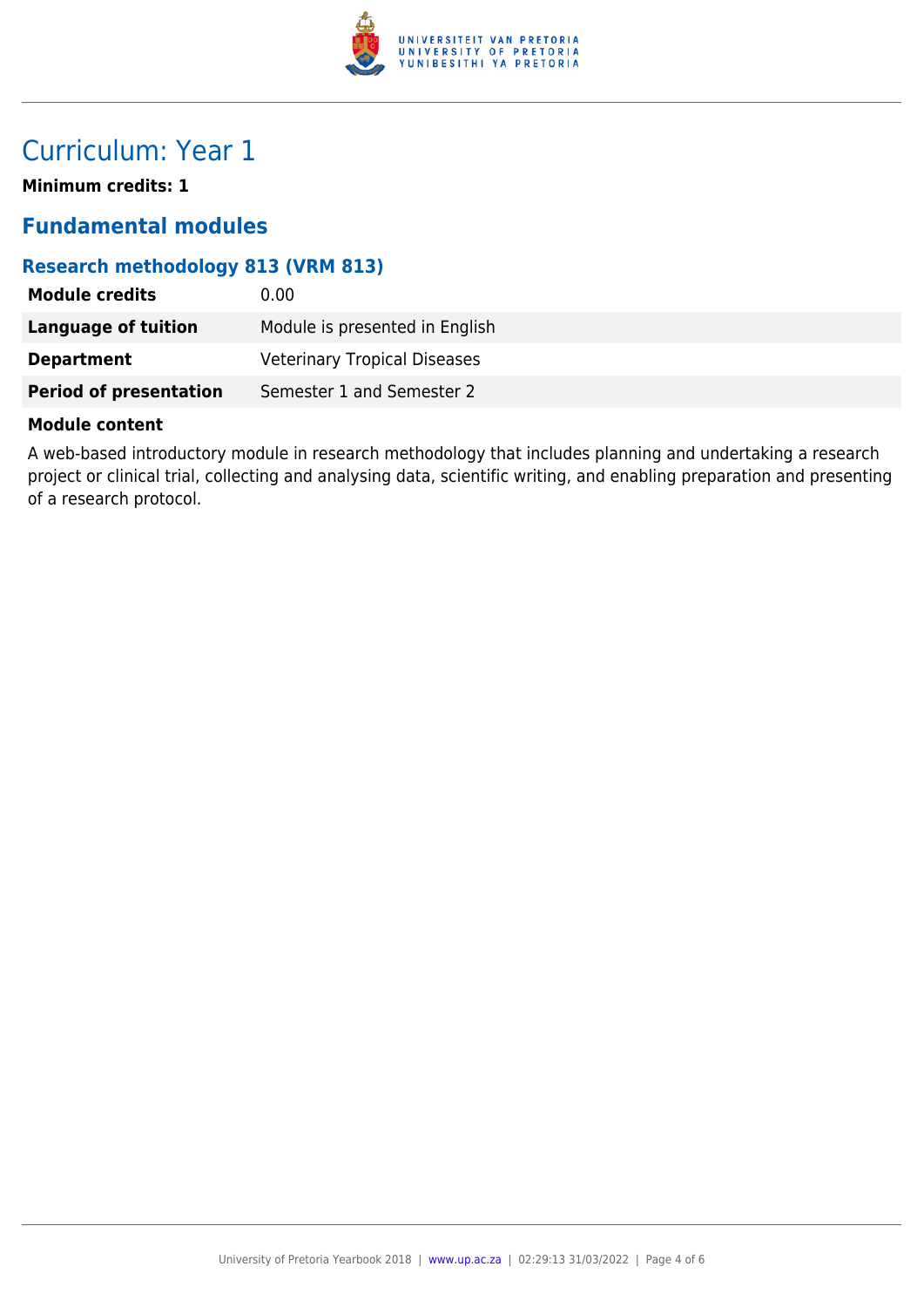

### Curriculum: Year 2

**Minimum credits: 270**

### **Core modules**

### **Pathology 800 (PAT 800)**

| <b>Module credits</b>         | 270.00                         |
|-------------------------------|--------------------------------|
| <b>Prerequisites</b>          | No prerequisites.              |
| <b>Language of tuition</b>    | Module is presented in English |
| <b>Department</b>             | <b>Paraclinical Sciences</b>   |
| <b>Period of presentation</b> | Year                           |

#### **Module content**

Pathology 800 is structured to train specialist veterinary pathologists, competent in the fields of diagnostic pathology and basic research principles, and to focus mainly on diseases and conditions in sub-Saharan domestic animals and wildlife. The course content deals with general and organ pathology, diseases and conditions of the various species. Within this 3-year period, 90 weeks of consecutive practical training, as required by the South African Veterinary Council, must be undertaken.